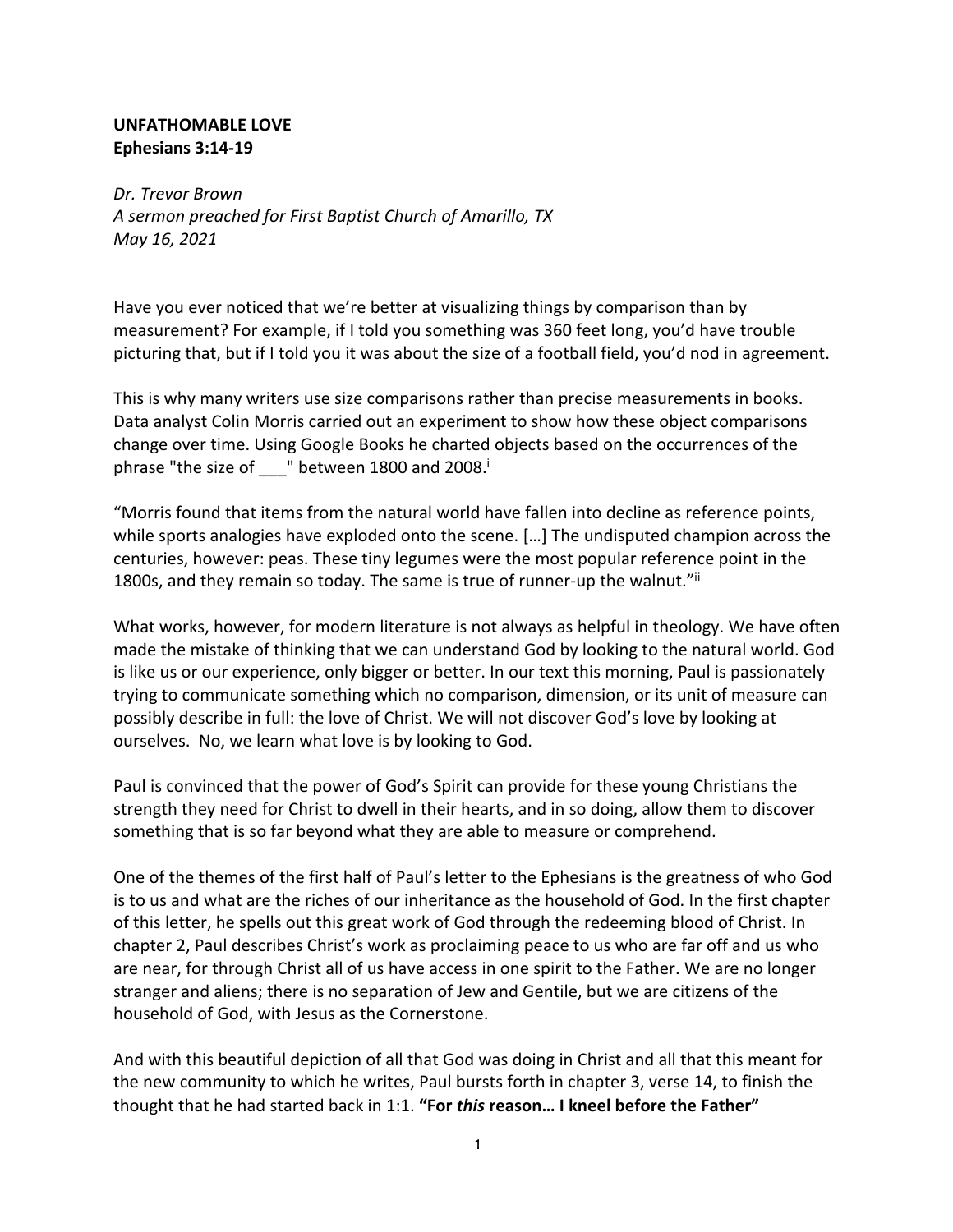Whether he had intended to pray or not, Paul now enters into prayer. Scripture describes a whole host of ways to pray and postures in which prayer is carried out, but the more usual posture in Jewish and early Christian prayer was standing. Kneeling is not uncommon, but making this point suggests that the worshipper has such a sense of great reverence and submission that standing upright before God is no longer sufficient.

I imagine that Paul may be pacing the quarters of imprisonment, dictating to a scribe the magnificent reality of this new humanity that has been created in Christ Jesus, when, stopped in his tracks by the overwhelming love of God, he feels the need to pray that they, too, might come to know God's love in this way. So, falling to his knees, Paul dictates this prayer for this young church and every church since.

Before this God -- the one from whom every family in heaven and on earth get its name, the Creator of everyone, the one who has saved us and has given us all his name, Christian, the name which every family receives from him -- Paul speaks passionately in prayer as his words are meticulously penned.

### **(17b) "And I pray that you, being rooted and established in love, may have power to grasp how wide and long and high and deep… is the love of Christ."**

Having prayed that believers be strengthened by the Spirit "that Christ may dwell in your hearts," Paul prays that these young Christians might have power to grasp how wide and long and high and deep (or breadth and length and height and depth) is the love of Christ. "**And to know this love that surpasses knowledge."**

Paul writes not as someone who is making an intellectual argument or simply speaking about something he learned, but as someone who has a rich and abiding experience with this love. He prays this for these believers, you and me, because he knows that if we really understood God's love, we wouldn't love our sin so much.

Today, your bulletin shares some of our graduating seniors here. It's a reminder that it's graduation season. All across the world, students will be awarded a degree or diploma, an acknowledgment that they have completed a program. If you have entered the Christian life, thinking that such an occasion might be somewhere down the road, you're mistaken.

This prayer of Paul's combines a few curious phrases. He tells us that this love of Christ surpasses all knowledge, and yet, he prays that we might know it. Clearly, he doesn't mean that if we accurately measure these four dimensions that we might have completed something. He is suggesting that Christians pursue the knowledge of something unknowable. He is inviting us to take hold of a life-long task, a journey in Christ. Come and see for yourself just how big the love of God is!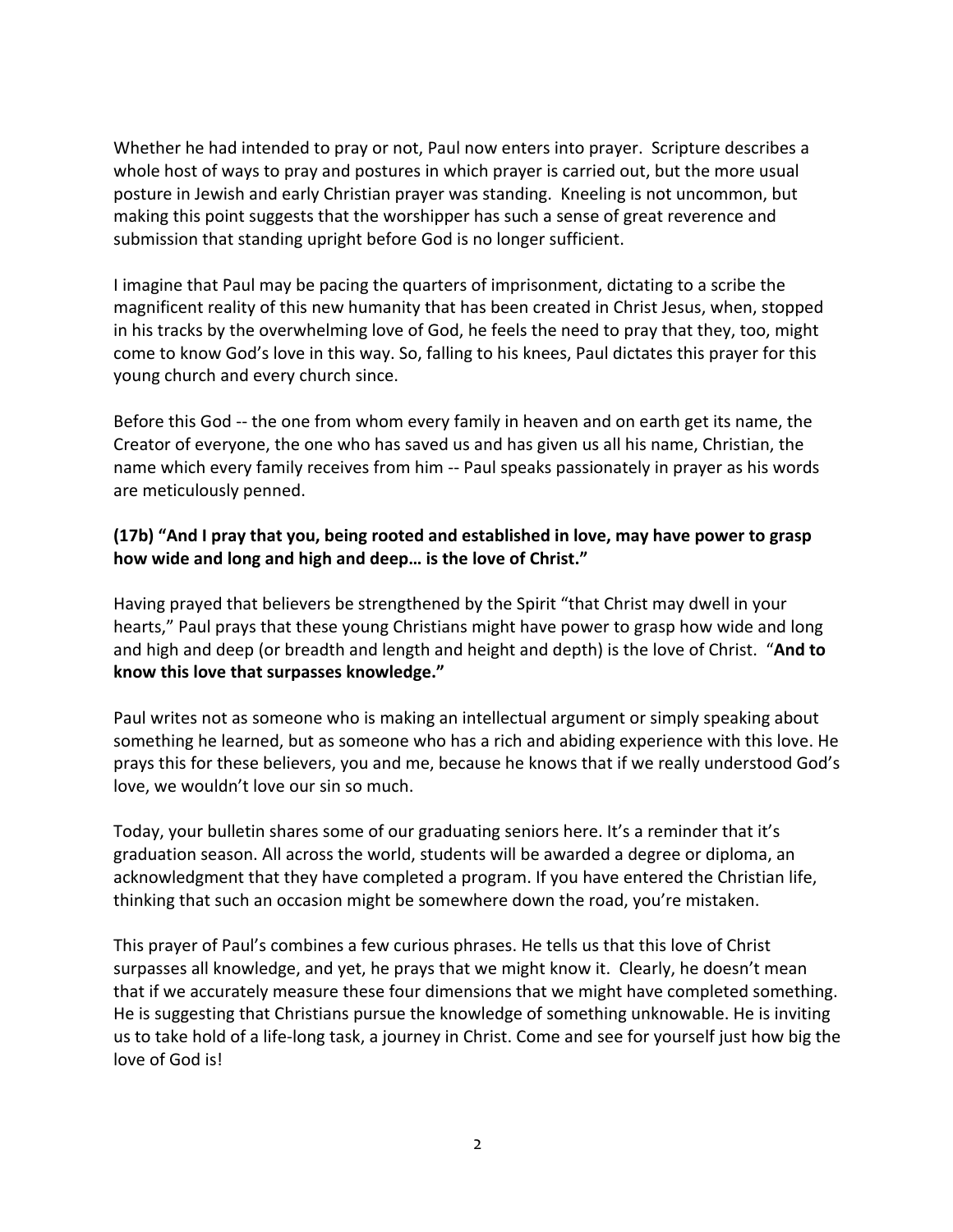Amelia Hepworth was searching for a literary comparison for the love of a parent when she wrote a popular little children's book. It depicts a mother bear gazing at the sky and saying to her cub, "I love you to the moon and back." The book made it into our bedtime routine a few months ago. I had read it one night to our daughter. Before telling her goodnight one more time, I leaned in and got real close to let her know as I left: "I love you to moon and back." To which she replied "No! You love me *right here*!"

It will not be enough today to gaze into the distance at the love of God. For all we can say or think or admire about the love of God, Paul does not let us stay in the abstract. He does not pray that you would profess the immense vastness of God's love only to let it remain some distant, amazing force. He prays this "so that you may be filled" - so that may you love *right here.*

We are being called to measure out the love of God, to discover it again and again, so that our love might be like His. As we discover this love that is the very nature of God, it ought to affect the nature of his people.<sup>iii</sup> Paul points us to four dimensions:

#### **The Breadth**

The Church Fathers heard in these words the wide extent to which the gospel was on the move. The ultimate cause of the failure of the Jews was that they never grasped this particular dimension. They thought that salvation only went to a certain, reasonable extent. But those of them whose eyes were opened by the Spirit, including Paul himself, who was "a Hebrew of the Hebrews," and had once held this exclusive view, had come to see that that narrow dimension was altogether wrong, and that in Christ there is "neither Gentile nor Jew, Barbarian nor Scythian, bond nor free" (Col 3:11).

Today, all around the world, people in every country, in every continent – though differing in color, in culture, in background, in almost everything - men and women will meet together to worship in breadth the God of creation. The love of God is transnational and transcultural. It will manifest itself in every language and transmit itself into every culture, and when we look to God's promised future, we're reminded that we will be amazed at the rich diversity of those that the love of God will surround in glory.

As we begin to measure out the limitless dimensions of God's love, I wonder today, what is the breadth of your love? We love to measure out God's grace in our proportions. We're willing to love those who are like us, those who agree with us. If the breadth of your love for the world matches the breadth of your party, that is not a love from God. If the width of your love is enough for your friends but turns away from your enemies, we have fallen short of the love of God. Worse, we have pretended as if we were not once enemies of God ourselves.

God's love stretches wide. What is the breadth/width of your love?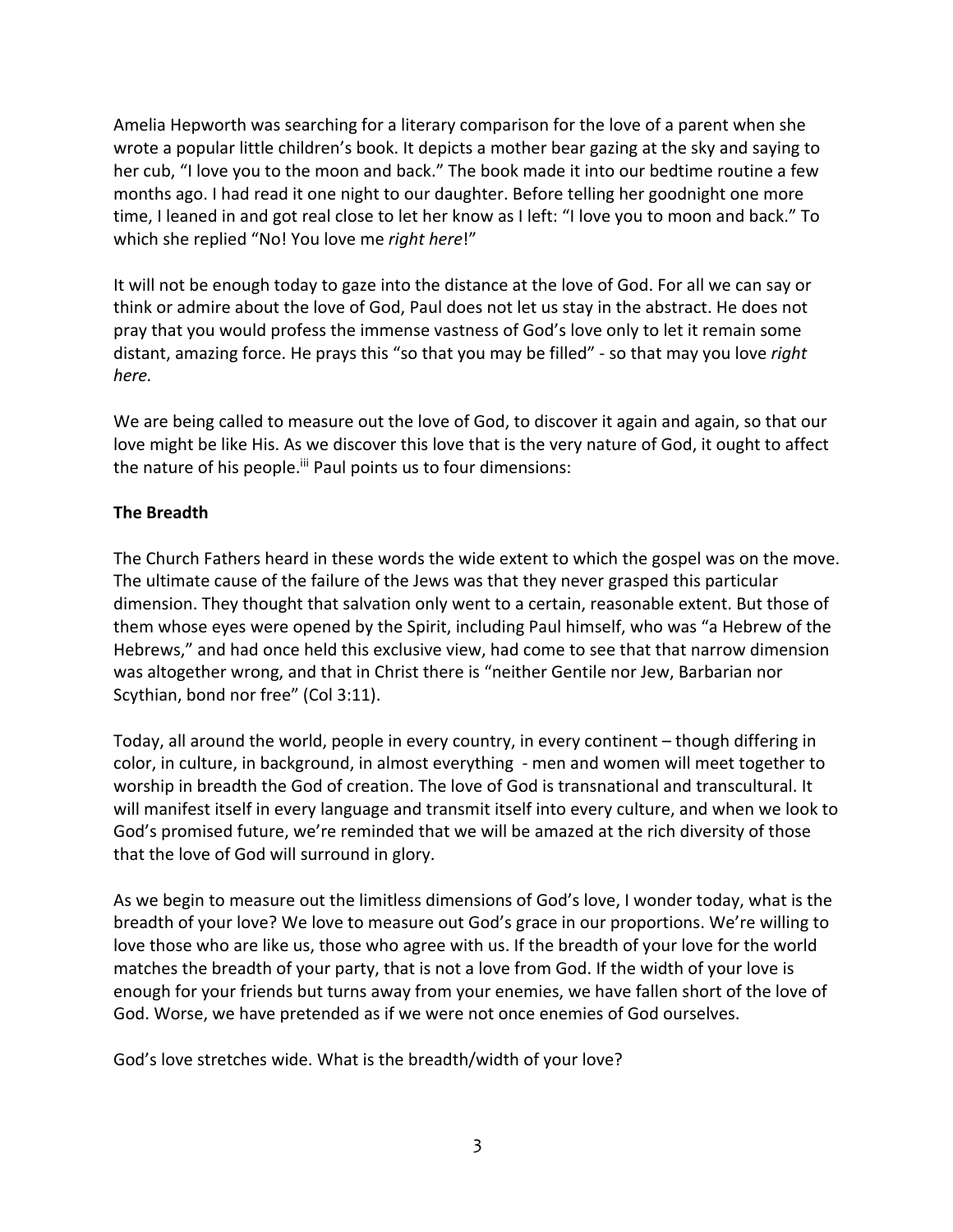## **The Length**

The scriptures remind us that the love of Christ does not begin on the Roman calendar but is a love that began in eternity and will remain for eternity. "Jesus Christ is the same yesterday, and today, and forever" (Heb 13:8). "His steadfast love endures forever!" Psalm 136.

The length of God's love is an unbroken line, and it never changes.

D. Martyn Lloyd Jones has pointed out*, "*We tend to think at times that He has forgotten us, or that He has left us. When troubles and problems and trials come, and we meet difficulties and disappointments, we tend to ask, 'Where is His love?' The answer is that it is there, always there. The fault is in us, that we cannot see it, and have not meditated upon it, have not realized its eternal character, and have not grasped its dimension of length. The Apostle Paul expresses this truth in these words: 'I am persuaded that neither death nor life, nor angels nor principalities nor powers, nor things present nor things to come, nor height, nor depth nor any other creature, shall be able to separate us from the love of God which is in Christ Jesus our Lord' (Rom 8: 38-39)."iv

Scripture also tells us of a God who long-suffering. His gracious patience brings us mercy at length. How long does it take someone to find the end of your patience? God's love is long enough to wait for the prodigal son and long enough to reach him when he returns. What is the length of your love?

## **The Height**

The height of God's love is as vast as the distance between the highest of heavens and lowest of earth. For though he was God, he made himself nothing, taking on the very nature of a servant. The love of God we meet in Christ is a love which moves from highest heavens to the lowest of earth to announce that he will be exalted in that final day before all creation.

Christ descends from the greatest of heights to reveal a love that is with you in the lowest of lows. He is the king from on high, and he comes to rescue the lowest of society. The height of His love is unmatched, and he comes that he might raise the dead in Christ to the heights of the heavenly places with him. If God's love moves from high to low, can yours be content watching from on high? If God's love is most concerned with lifting the lowly, does your love need a new stature?

What is the height of your love? Is it willing to be made low?

# **The Depth**

How deep is the Father's love is for us, but depth is more difficult to pin down. How do you measure depth? Depth in photography refers to the range of distance in a picture that appears acceptably sharp. Depth in sports refers to the number of players on your bench who can be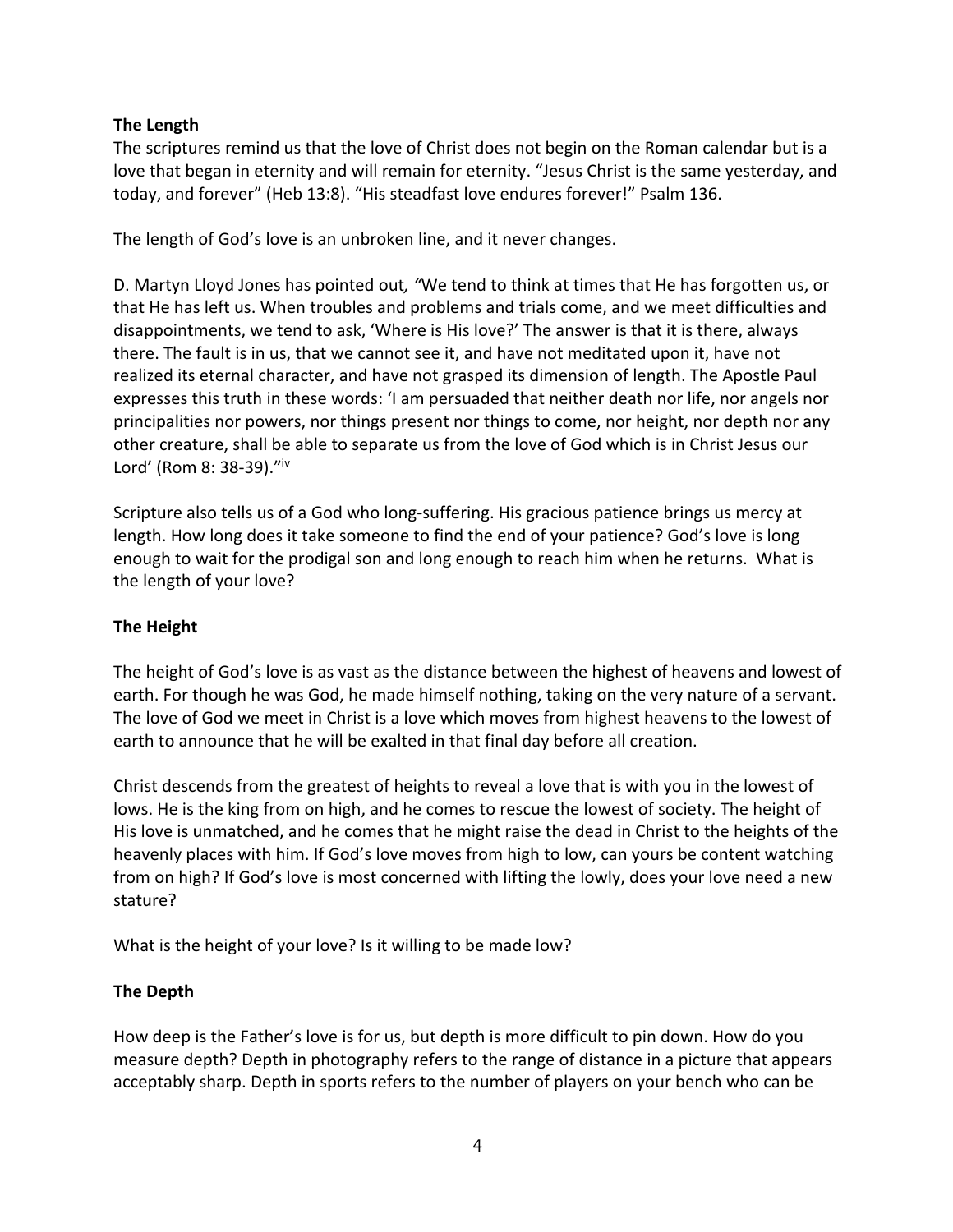subbed in without any level of talent being lost. Depth can refer to intellectual complexity or the range of one's understanding.

One of the major areas of this field is to measure the depth of the ocean. Before the development of echo sounding, boatmen used what is called a sounding line to measure the depth of the ocean. A sounding line, or lead line, refers to a length of rope which would have some sort of plummet weight. There would be marks along the line, whether by knots tied in the rope or pieces of leather attached along the way.

These marks on the line were called fathom points. The points not marked on the line, in between the fathoms, were called deeps. The word fathom comes an Old Norse word which means "outstretched arms," which is the distance of 1 fathom, or what would later be standardized as about 6 feet, the average distance between a man's outstretched arms as he held up the line. So after allowing the weight to plummet to the bottom, the leadsman would measure its length, quickly pulling it up.

Before echo sounding, this method meant that there was only so much water that could be measured. Water near the coast that was less than 100 fathoms was considered a level not too deep to be fathomed. The area offshore beyond 100 fathoms was considered too deep to be fathomed.

I don't know what methods you employ to measure God's love. But Paul's prayer is that you would come to know, by a true and ongoing experience with the risen Christ, that the love of God, no matter what length of rope you have in hand, is too deep to be fathomed. We Christians are called, together with all the Lord's holy people, to venture out into the vast waters of God's love and cast a line over the side only to discover that, no matter how long our rope or how much we try, no number of fathoms could convey what is the unfathomable love of God.

As one commentator describes, "It is wide enough to reach the whole world and beyond, long enough to stretch from eternity to eternity, high enough to raise both Gentiles and Jews to heavenly places in Christ Jesus, and deep enough to rescue all people from the depths of sin."<sup>v</sup>

"And I want you to know this love," Paul says, "because then you may be filled to the measure of all the fullness of God."

If we pay only lip service to God's love, or if we ascribe to God whatever glimpse of love that we think we've experienced here, or if we allow ourselves to muddle through the Christian life just sort of aware of the fact that God loves us, we will never understand what is the measure of all the fullness of God. This begins and ends with the breathtaking reality of the magnitude of God's love.

If we had all the rope ever made to measure with all the arms that ever lived, we would still not exhaust the depth of God's love. But, when we could not understand it, he came and stretched